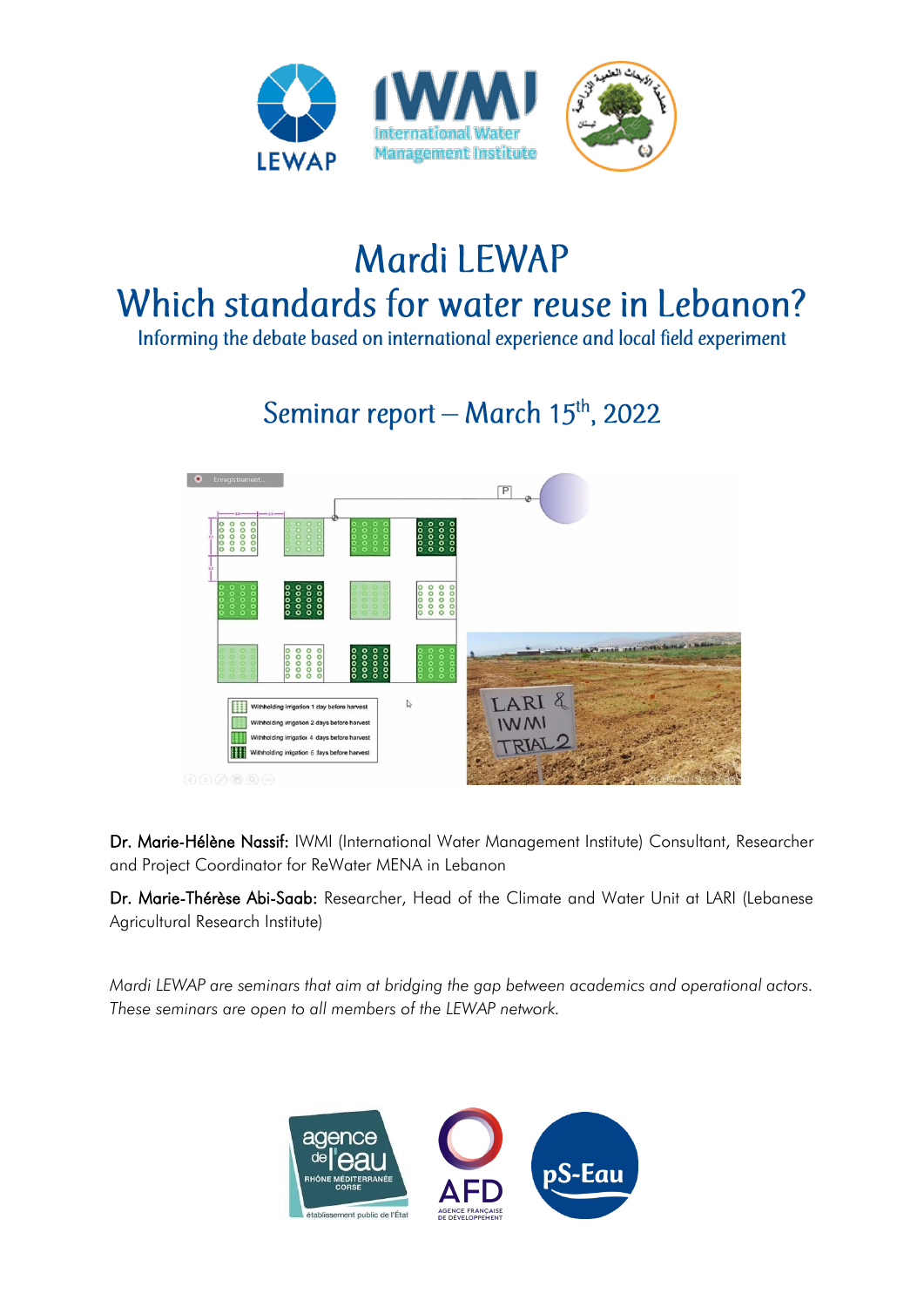

#### Introduction

# Watch the full event through [this link.](https://www.youtube.com/watch?v=s5BguCH4XAs&t=0s)

Jasmine El Kareh gave a brief introduction about LEWAP; its aim, objectives and activities. LEWAP is a platform that aims at facilitating the exchange of information and experiences among the actors working the water and sanitation sector. In line with one of the objectives of facilitating the exchange of information and bridging the gap between academics and other actors, LEWAP organizes a Mardi LEWAP tackling the latest research in the WASH sector.

The platform also provides tools to share information and publications on the sector: a Facebook page and a [website,](https://www.lewap.org/) as well as a database of [actors,](https://www.lewap.org/organisations/) sectorial [documents,](https://www.lewap.org/materials/) and [projects.](https://www.lewap.org/mapofprojects/)

To join our network and receive information on events and publications, send your name, position, organization and contact information at [contact@lewap.org.](mailto:contact@lewap.org)

#### Dr. Marie-Helene Nassif, IWMI: Assessing the FAO proposed water reuse guidelines for Lebanon: between international experience and local context

Recording: [00:08:25](https://www.youtube.com/watch?v=s5BguCH4XAs&t=505s) - Presentation support available through [this link](https://www.pseau.org/outils/ouvrages/iwmi_lewap_mardi_lewap_15_03_2022_presentation_1_assessing_water_reuse_guidelines_2022.pdf)

Dr. Marie-Helene Nassif presents results from a policy analysis of FAO proposed guidelines for water reuse in Lebanon. This research is part of the ReWater MENA project, a 4-years regional project funded by SIDA and implemented by IWMI. The project aims at expanding safe reuse of water in the MENA region – in Lebanon, it translated into supporting LIBNOR committee to formulate official standards for water reuse for irrigation. LIBNOR is the Lebanese standards institution working under the Ministry of Industry, among which a committee was created in 2019 to define official regulations on water reuse.

Dr. Marie-Helene Nassif looks back at the history of guidelines on water reuse, reminding that until now, no official regulation has been adopted for Lebanon. She presents core elements that standards should define including threshold values that take into consideration human health, crop quality and ecosystems; monitoring protocol; recommended irrigation practices; and governance framework. Standards should also be adapted to the local context and the capacities of the country.

Dr. Nassif then presents the three existing approach to water reuse:

- The Californian model, which follows a zero-risk approach;
- The WHO and FAO model which adapts to lower-income countries with higher thresholds and takes into consideration capacities of enforcement;
- The risk management approach, proposed by WHO in 2006 with a shift from fixed standards to multiple-barrier approach with different control points along the sanitation-food chain; this approach proposes safety thresholds adapted to the country but requires a strong institutional coordination.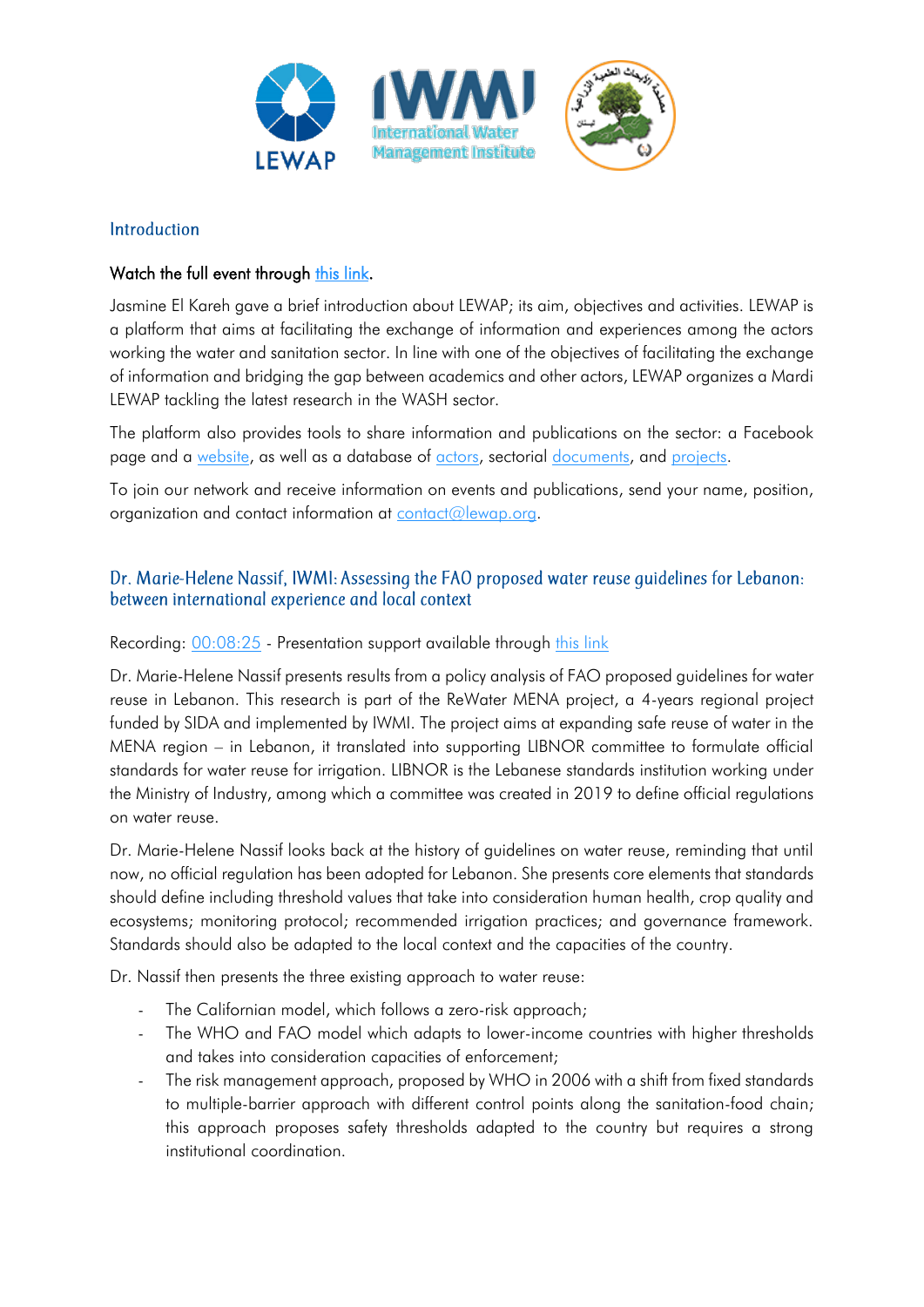

By analyzing the FAO proposed standards in comparison to existing approaches and international regulations, it resulted that these guidelines are relatively strict and hard to enforce in practice. They fall under the second regulatory approach, with low pathogen thresholds and no possibility of water reuse for raw crops, which is stricter than WHO guidelines. Moreover, they do not define any governance framework for management and monitoring.

IWMI recommends shifting towards the risk management approach, which requires lower investment cost on treatment technologies and addresses informal reuse, thus reducing risks. However, enforcing this needs to define a governance framework to ensure safe management and control.

## Dr. Marie-Therese Abi Saab, LARI: Presentation of Local evidence on the impact of irrigating vegetables crops from Ablah WWTP (Bekaa region)

Recording:  $0.045:08$  - Presentation support available through [this link](https://www.pseau.org/outils/ouvrages/lari_lewap_mardi_lewap_15_03_2022_presentation_2_results_from_field_experimentation_2022.pdf)

Dr. Marie-Therese Abi Saab presents a second research implemented as part of the ReWater MENA project to inform the formulation of reuse standards, and to evaluate the risks of irrigating crops through treated water. She underlines the need to consider water reuse as an alternative source in the context of the Litani river basin where freshwater is more and more polluted. The experiment studies the impact of using different sources of water on crops of vegetables eaten raw, to assess if the restrictiveness of FAO guidelines, which don't allow reuse of water to irrigate vegetables eaten raw, is relevant in the context of Lebanon.

Two trials were conducted; the first experiment was looking at the productivity, quality and risks on health, crops and environment, of treated water compared to groundwater and Litani river water, when using different irrigation methods. The second trial was focusing on the effect of irrigation withholding before harvest as a simple method to minimize health risks.



Zoning of water sources, irrigation methods, and crops in the trial 1 field, D. Marie Therese Abi Saab (extract from the presentation)

In the first trial, soils, water and crops were analyzed to assess the quality of water, nutritional value of crops, health risk, and environmental risk. The experiment shown that nutritional quality of crops irrigated with treated water was good. Metal was detected regardless of the water sources but stayed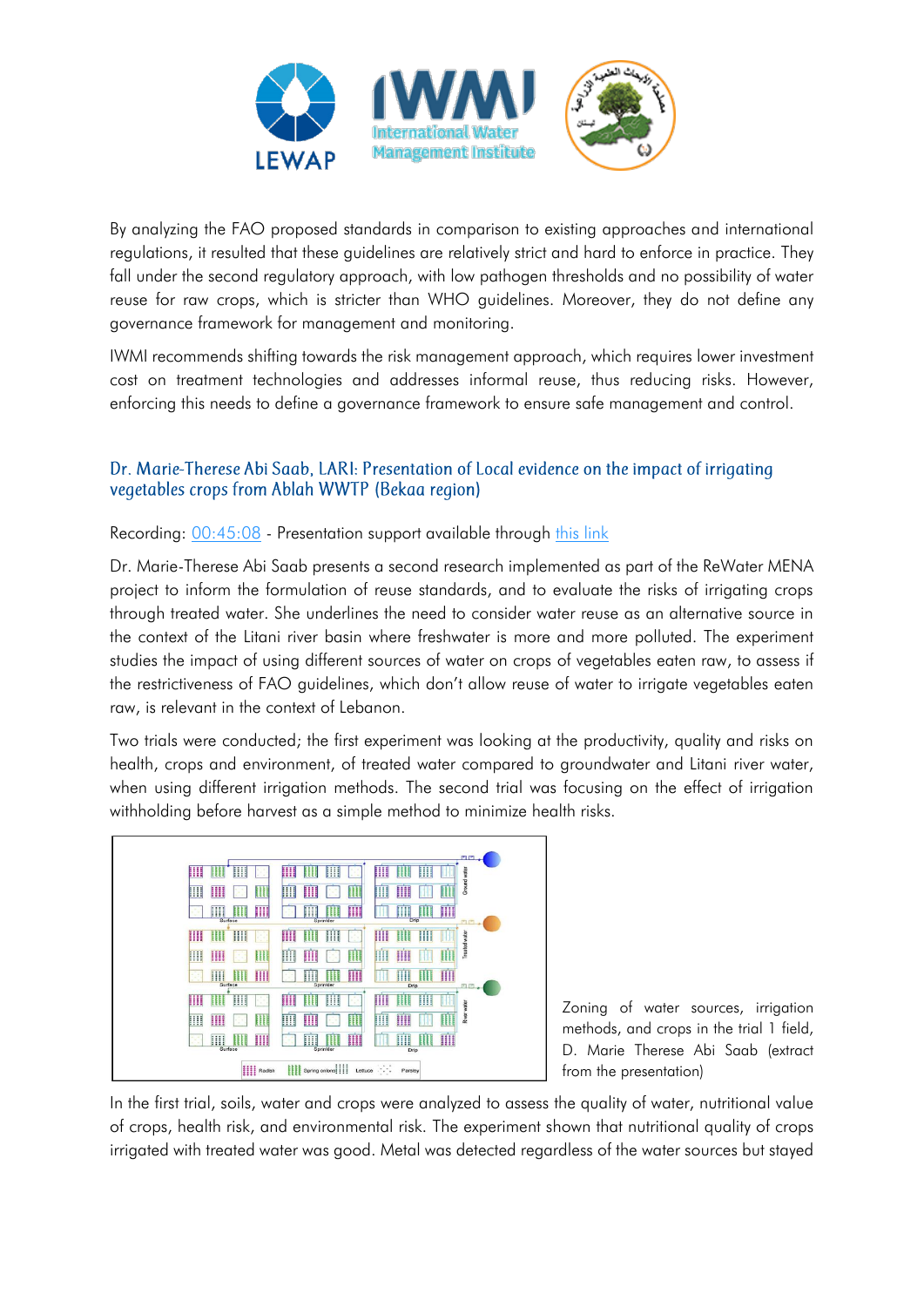

within the safe limits of both FAO and WHO. Regarding parasite contamination, the results proved that several factors have to be considered:

The quality of water: under 2 log E. Coli CFU/100ml, there was no contamination of crops regardless of irrigation methods; between 2 and 3 log, there was a difference between irrigation methods and type of crops.

Water quality depends on the source (for example, Litani river water was proven unsafe for irrigation, contrarily to groundwater which stays under 2 log of E.Coli CFU/100ml), but also on treatment efficiency. The quality of treated water varied between 2019 and 2020, with the 2020 effluent quality exceeding ground water quality.

- The irrigation method: between 2 and 3 log E. Coli CFU/100ml, with drip irrigation, parasites were present only in crops grown underground, while with sprinkler and surface irrigation all crops were contaminated.
- Local environment conditions and time of harvest: decrease in temperature can kill E. Coli, which can explain the difference in parasite presence between crops grown underground and other crops.

The second trial added another factor as it explored way to reduce contamination with a simple farming practice consisting of withholding irrigation before harvest. The trial compared result when stopping irrigation 1, 2, 4 and 6 days before harvesting. It resulted in a diminution of parasite level but also a loss of up to 5% of yield per day. The recommendation from this experiment is thus to withhold irrigation 2 to 4 days before harvesting to reduce contamination with little loss of yield.

This experiment, strengthened by international evidence collected through literature, shows that the currently applied FAO guidelines are stringent for the context. Dr. Abi Saab concludes that irrigation water quality standards and water reuse standards should focus on promoting health protection and food safety at affordable costs. Based on the results, standards could adopt drip irrigation with water of less than 3 log E. Coli CFU/100ml for vegetables consumed raw with the exception of underground crops which should not be irrigated with water having more than 2 log E. coli.

The full results will be published soon and shared through LEWAP platform. In the meantime, the following papers are available:

- M. T. Abi Saab, C. Daou, I. Bashour, A. Maacaron, S. Fahed, D. Romanos, Y. Khairallah, N. Lebbous, C. Hajjar, R. Abi Saad, C. Ojeil, M. H. Sellami, S. Roukoz, M. Salman (2021). *Treated municipal wastewater reuse for eggplant irrigation*. Australian Journal of Crop Science AJCS 15 (08):1095- 1101. doi: 10.21475/ajcs.21.15.08. p2711.
- M. T. Abi Saab, H. Makhlouf, J. Zaghrini, S. Fahed, D. Romanos, Y. Khairallah, C. Hajjar, R. Abi Saad, M. H. Sellami, M. Todorovic (2020). *Table grapes irrigation with treated municipal wastewater in a Mediterranean environment*. Water and Environment 35 (Issue 2), 617-627. https://doi.org/10.1111/wej.12656.
- M. T. Abi Saab, D. Jammoul, H. Makhlouf, S. Fahed, N. Lebbous, C. Hajjar, R. Abi Saad, M. Younes, M. Hajj, M. Todorovic (2018). *Assessing the performance of constructed wetland for water quality management of a Southern Mediterranean river.* Water and Environment Journal, 508-518. Print ISSN 1747-6585.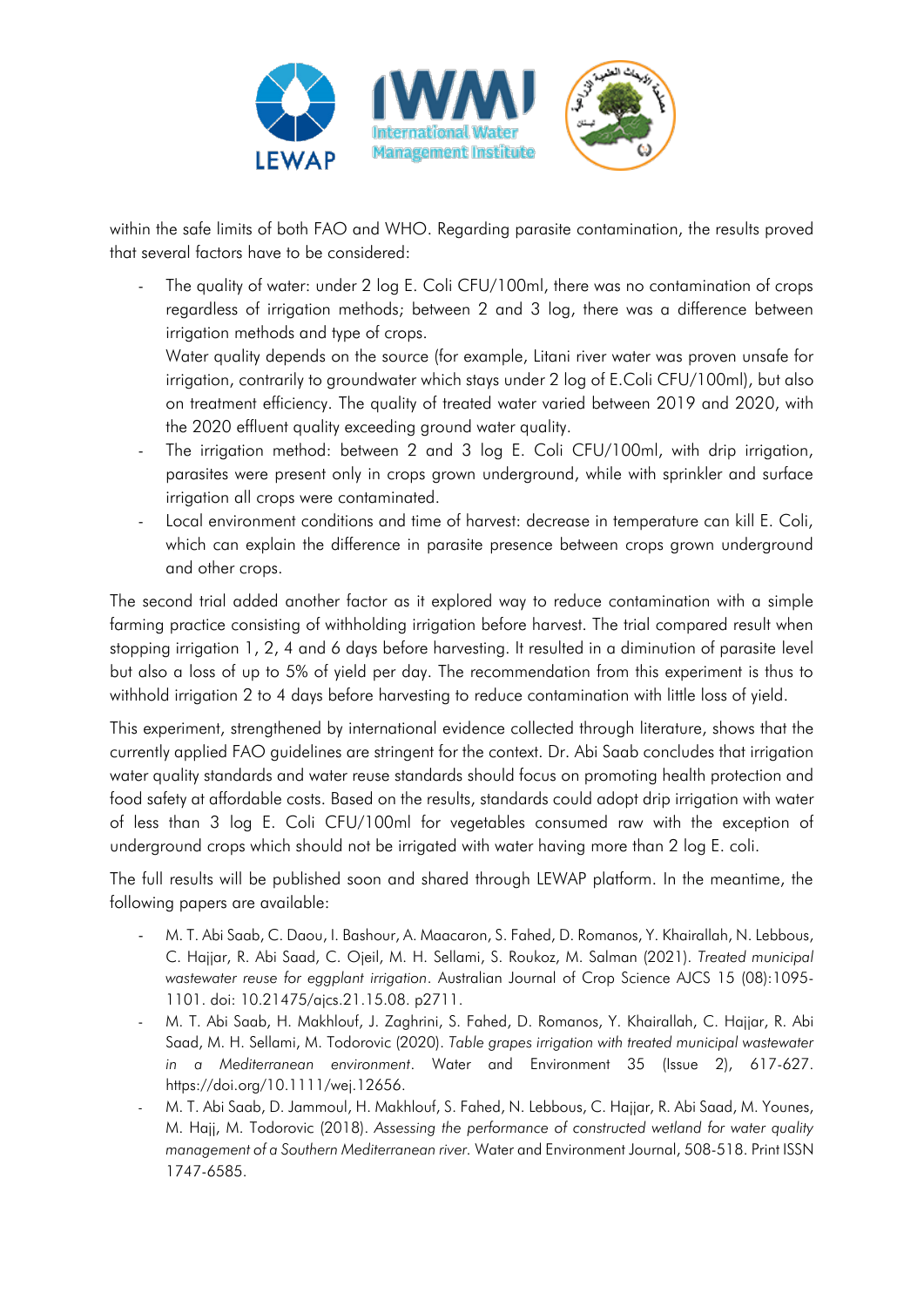

## **Ouestions and Answers**

#### Recording: [01:37:25](https://www.youtube.com/watch?v=s5BguCH4XAs&t=5845s)

#### Is there any timeline regarding the elaboration of standards through LIBNOR?

Initially, the process was expected to finish with the project in September 2022 but some delays were faced and it is not sure a final draft will be ready on time. If the process isn't finalized by then, another expert organization would be needed to ensure the continuation and follow-up with all institutions. IWMI is ready to discuss this with those interested to support.

#### Which crops can currently be irrigated with treated water?

According to currently applied FAO guidelines, if the water quality is within category I (see presentations), vegetables eaten raw aren't allowed but vegetables eaten cooked, fruit trees, cereal crops, industrial crops, and gardens can be irrigated; if water quality falls under category II, vegetables eaten cooked aren't allowed either; with water quality in category III, only fruit trees, cereal crops and industrial crops are allowed.

#### What improved the quality of treated water between 2019 and 2020?

Ablah treatment plant was probably functioning better with continuous chlorination and disinfection process, resulting in treated affluent constantly falling under category I in 2020. It shows the importance of having well-functioning WWTP to ensure a good level of safety on the final produce.

#### What was duration between last irrigation and testing of pathogen?

For the second trial, the number of days was defined to assess its impact – testing was done after 1, 2, 4 and 6 days. For the first trial, crops were tested after 1 day.

#### Was water quality tested at the dripper or at the outlet of the treatment station?

Tests were conducted directly at the water emittance to measure real irrigation conditions; analysis from WWTP inlets and outlets were also available.

#### What was the impact of using treated water on soil salinity?

There was no high level of salt in the soil layers; salinity was higher with the drip irrigation method but it remained within safe limits. Similarly, metal levels remained within the FAO limits. All the tables will be available in the upcoming paper.

#### Do category II and III limits bypass the surface water discharge thresholds set by the MoE?

According to comparisons conducted by IWMI, MoE guidelines aren't more stringent. More broadly, it raises the question of coordination between regulatory instances. Currently, treatment plant operators don't have clear standards to follow and environmental limit values are not always monitored. It highlights the need for a governance framework to unify regulation and specify the responsibilities of each administration in regard to monitoring.